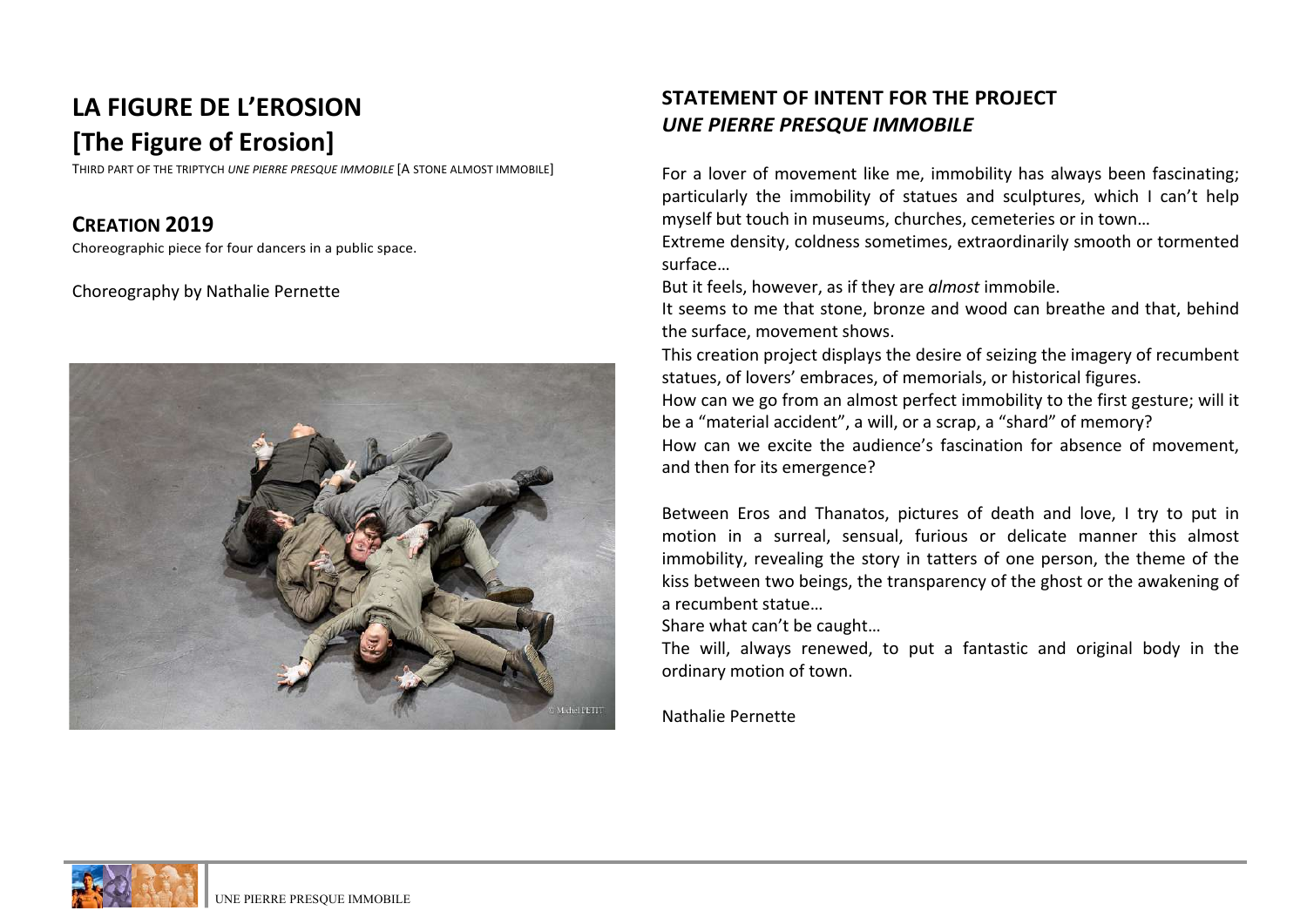## LA FIGURE DE L'ÉROSION / L'ŒUVRE COMMEMORATIVE **[THE FIGURE OF EROSION / COMMEMORATIVE ART]**

I often watch the statues, frozen in the middle of town...

War memorials and historical figures, local or national, just stand there, in all weathers, as people pass by, often indifferently.

Apparently always in full effort under the burning sun, their "skin" gets sometimes ruined anyway, eaten by rust, lichen, pollution or mould.

An imperceptible movement, a slow and fascinating erosion...

The choreographic desire is to seize this idea of disintegration: a progressive melting, unfolding slowly, but also body fragments and materials falling apart, giving away under the force of the sun or rain.

In a fluid or chaotic manner, I tried to change an original picture, taken for a statue in situ, in order to travel from one silhouette to the other, from Joan of Arc to the infantryman, from the tearful widow to the proud scientist, thus linking different frozen but evocative figures.

#### Nathalie Pernette

l/////////////////////////////////////////////////////////////////////////////////////////////////////////////////////////////////////////////////////////

## **LINES OF THOUGHT**

#### From one posture to the other

Morphing, fade-out, gradation, slow erosion, there is no lack of words to suggest or speak about transformation.

From the most imperceptible movement to the most abrupt, from the crumbling to the slimy sliding, we will try everything in order to travel from one form to the other, in group and in contact, or at a distance. A choreographed time, between two images, favourable to hundreds of interpretations and as much possible directions for only one final theory: disappearance.

#### **Great musical fresco**

This choreography of erasure meet a music created as a long fresco, partly lost or damaged. Search for a fascinating musical line, made of successive and superposed sound layers, with physical (feeling of dizziness, of a dream) and historical (hazy parts of speeches, sound memory of different eras) resonance. The aim will also be to get the audience's ear closer to the dancing by making them taste the accidents of substance (scraping, cracking, and other elements of noise music), thus combining in a perfect split the History's immensity with the skin's proximity…

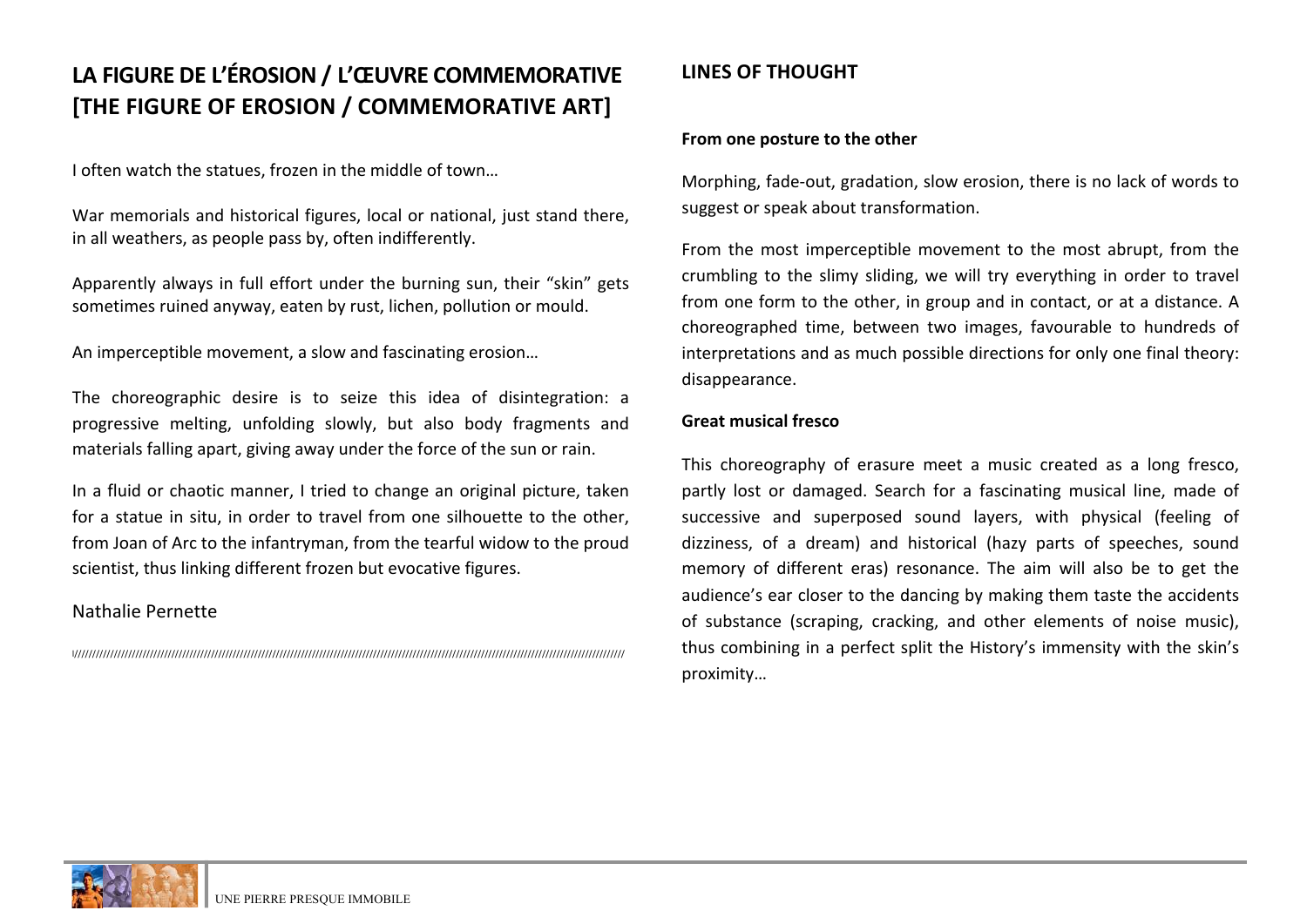#### **Bodies standing the test of time**

As for bodies and costumes, they work on cohesion and a form of neutrality that would allow all stories and interpretations to exist. Sober costumes but dusty. A particular attention has be given to "make-up", which could accompany and reinforce this notion of transformation of surfaces and bodies... especially in the midday sun!





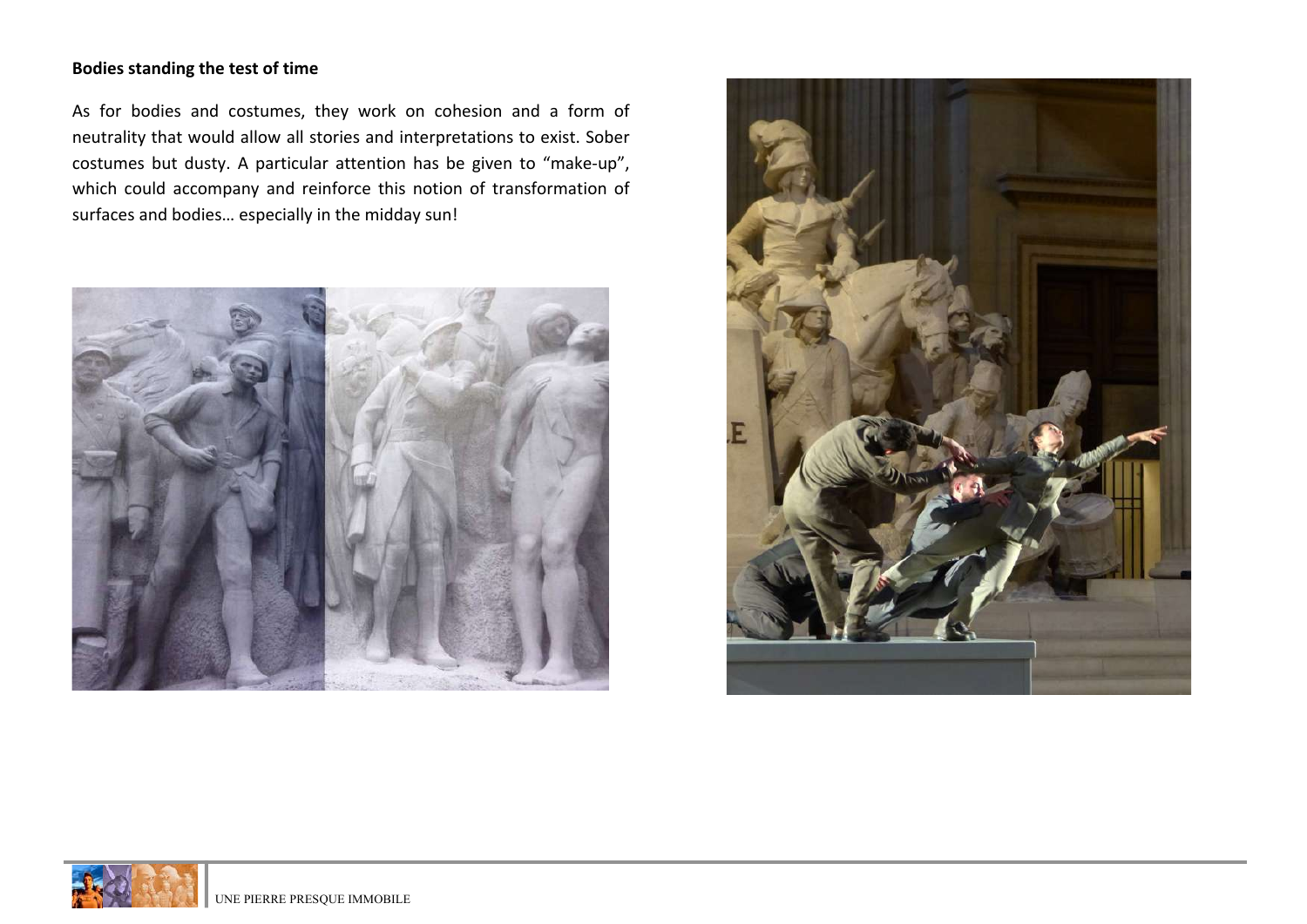#### **PROJECT'S ARCHITECTURE**

*Une Pierre presque immobile* is a triptych inspired by various statuary forms (recumbent figures and tombstones, erotic or commemorative statues).

This cycle, which brings together a group of five to six professional dancers, can also incorporate amateur dancers, prepared during training courses lead by dancers and choreographers from the company, in accordance with bodies and people, in a permanent concern of calling to everybody's imagination.

#### **THREE SHOWS**

LA FIGURE DU GISANT, CREATION 2015 *LA FIGURE DU BAISER* / *L'ÉTREINTE AMOUREUSE*, CREATION 2017 *LA FIGURE DE L'ÉROSION / L'ŒUVRE COMMÉMORATIVE,* CREATION 2019

#### **CREATION IN CHAPTERS / THE TIME FOR RESEARCH**

I have always liked theoretical work, but today I would like to make more space for the unknown between thought, projection, the expected storyline and the reality of research, which is of course guided, but not final, made of movements and discoveries, wonderful uncertainty…

I would like to do things differently...

From residency to residency, from public rehearsals to performances, not forgetting the transfers of knowledge and sharing with various amateur or professional audiences, the point is to feed on every drop of work and creation accomplished here or there and to multiply the experiences.

Let yourself be surprised, make room for the unknown...

Nathalie Pernette





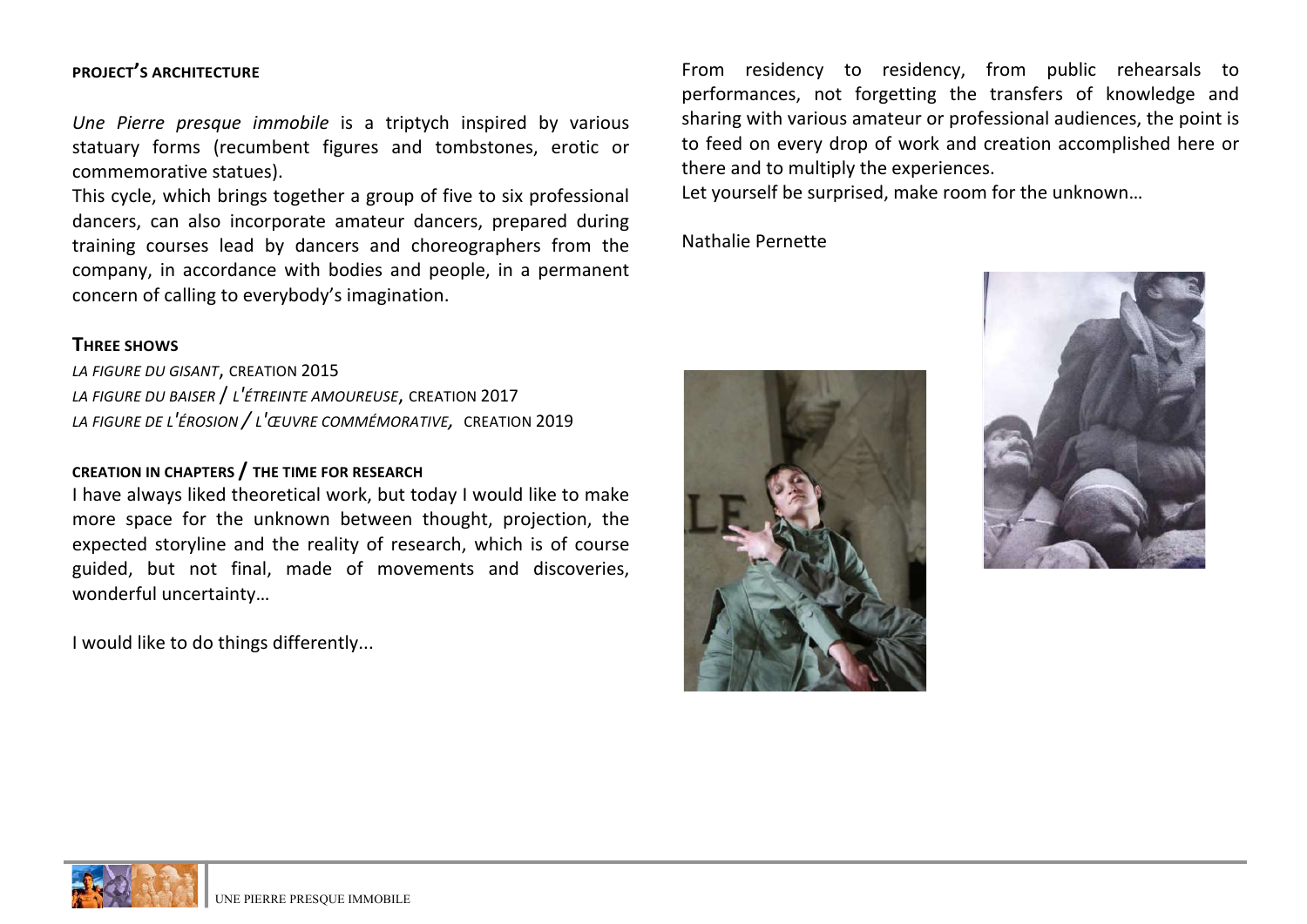#### **ARTISTIC TEAM**

**Choreographer:** Nathalie Pernette assisted by Regina Meier **Music: Franck Gervais Distribution:** Lucien Brabec, Léa Darrault, Félix Maurin, and Laure Wernly **Costumes and make-up:** Fabienne Desflèches assisted by Thelma di Marco **Technical management and sound control:** Jean-François Chapon and Benoît Favereaux

**Anticipated duration:** one hour Show accessible for children from eight years old.





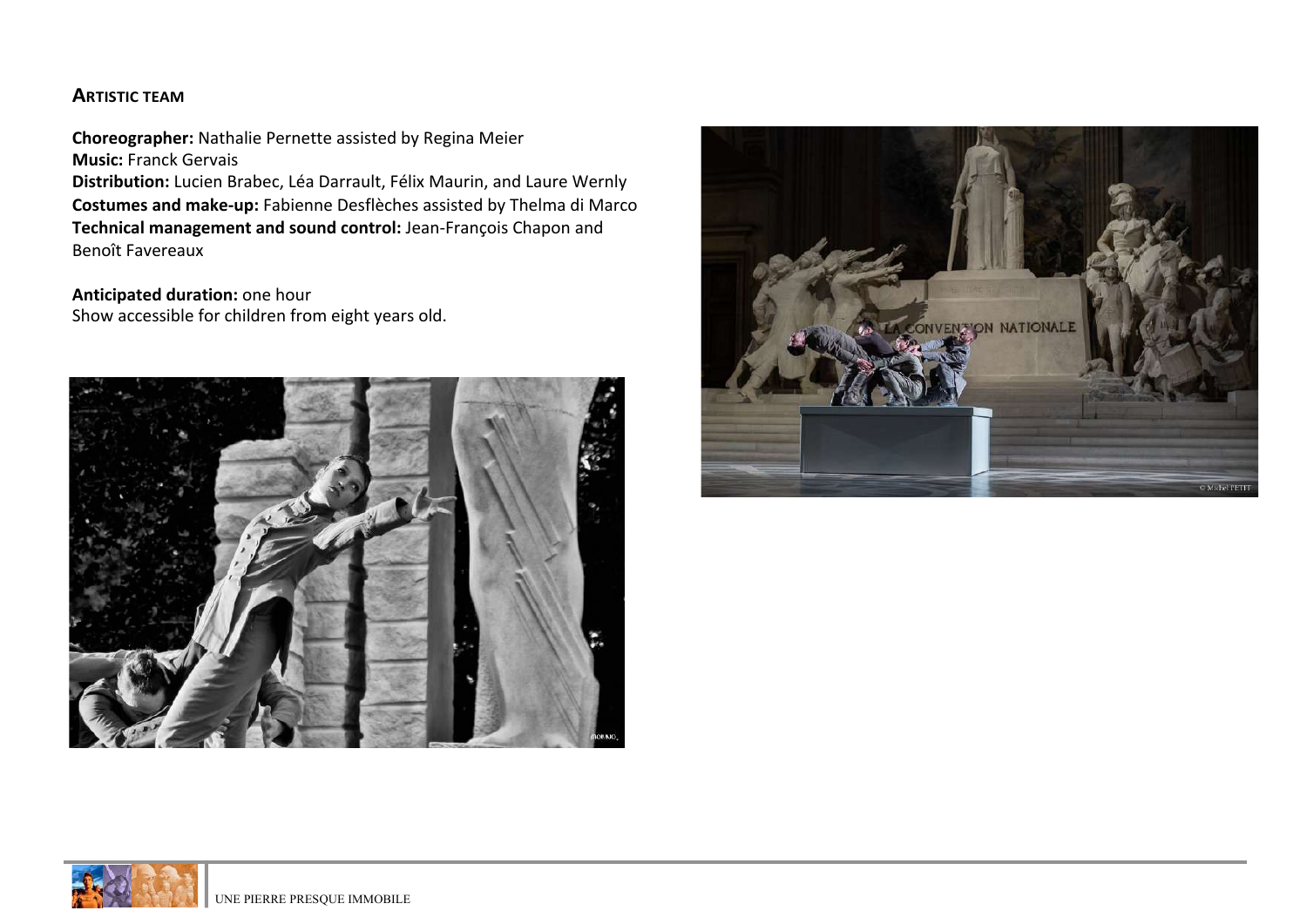### **SCHEDULE**

#### **Creation:**

#### **10 and 12 May 2019**

Le Panthéon, Paris,

With the Centre des monuments nationaux and Théâtre de Châtillon.

#### **Partners:**

Le Centre des monuments nationaux Association NA - Compagnie Pernette Atelier 231 – CNAREP à Sotteville-lès-Rouen Le Moulin fondu – CNAREP à Garges-lès-Gonesse Atelier Frappaz – CNAREP à Villeurbanne Théâtre de Châtillon Le Citron jaune – CNAREP à Port Saint Louis du Rhône Lieux Publics – Pôle européen et centre national de création en espace public à Marseille Eclat(s) de rue - Ville de Caen With the support of la ville de Besancon et du conseil départemental du Doubs, de la Direction Générale de la Création Artistique / Ministère de la Culture et

de l'#Adami #copie privée

### Distribution:

#### **2019:**

*Les Rencontres d'ici et d'ailleurs*  à Garges-lès-Gonesse, *Les Invites* de Villeurbanne ; Festival *Jours de danse*, Besancon ; Musée Robert Tatin, Les *Nuits* de la Mayenne : Festival *Eclats* de rue, Caen : Festival Chalon dans la *Rue* ; Le Théâtre – Scène nationale de Saint-Nazaire et les Forges de Trignac *; la Fraternelle* à Saint-Claude*, le FRAC* de Besançon

#### **2020:**

Vendredi 5 juin Festival *Parades* – Nanterre Samedi 13 et dimanche 14 juin Festival *La Rue est à Amiens* Du 10 au 12 juillet Festival *Deventer Op Stelten* – (Netherlands) Jeudi 23 et vendredi 24 juillet Festival les Contre-Plongées - Clermont-Ferrand Samedi 22 et dimanche 23 août *Festival international des Arts de la rue* – Chassepierre (Belgium) Samedi 19 septembre Scène nationale de Mâcon Mardi 3 novembre (option) Théâtre Jean Marmignon - Saint Gaudens

#### **2021:**

Vendredi 30 avril (option) *Travail et culture* – Saint Maurice l'Exil Samedi 29 et dimanche 30 mai Château de Frontenay/Les Scènes du Jura – Scène nationale